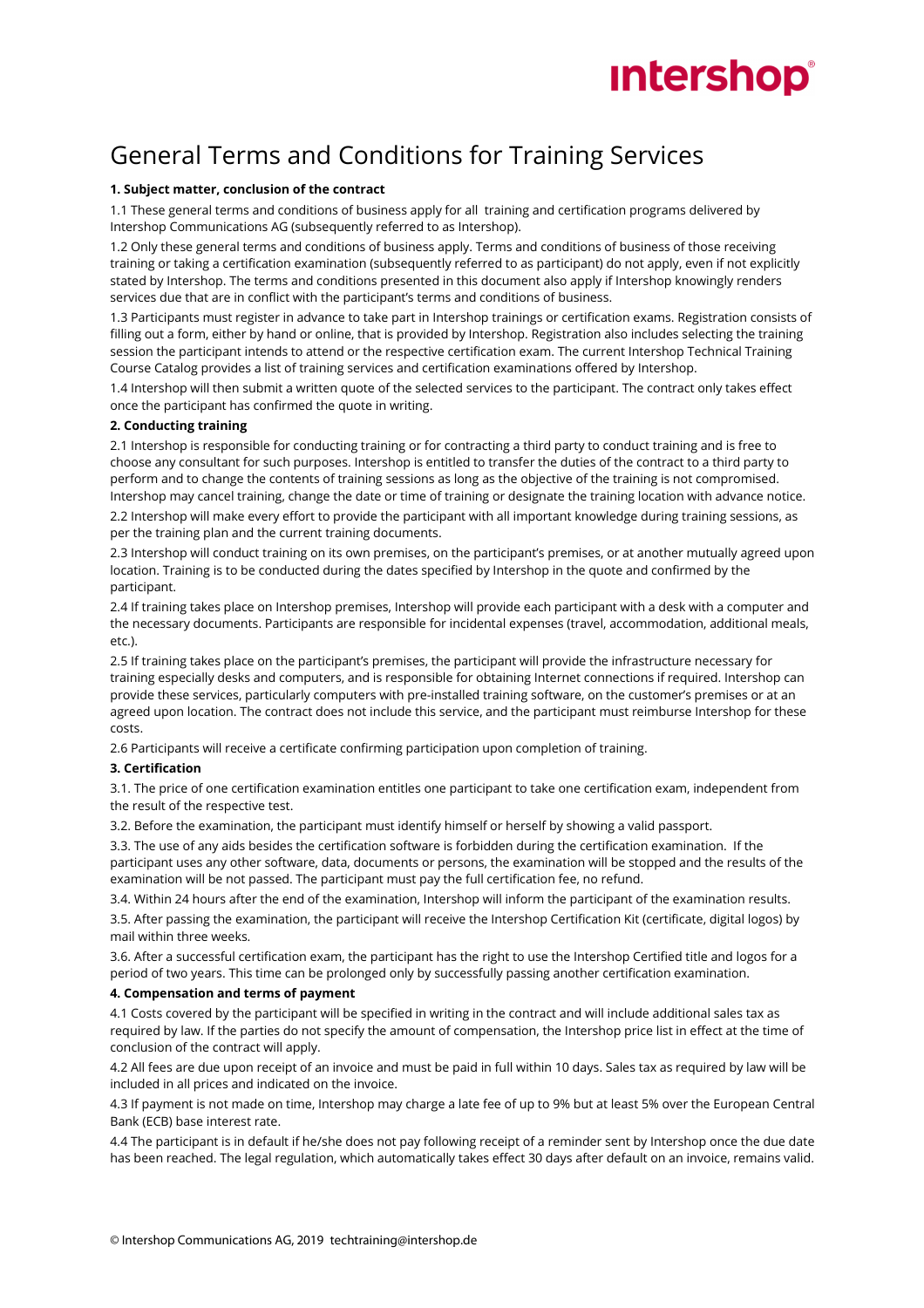# **Intershop**®

#### **5. Termination by Intershop**

5.1 Intershop is entitled to terminate this contract if excess or insufficient registration cannot guarantee proper or economically feasible training or certification. Intershop is also entitled to terminate the contract due to instructor illness, technical reasons, or other reasons beyond Intershop's control.

5.2 Before exercising this right to termination, Intershop will make every effort to reschedule training or certification examination, with the participant's consent. In case of rescheduling, the contract will remain in effect and will be amended with the consent of both parties. If the parties cannot agree on the amendment to the contract, the contract will be terminated, and any fees paid by the customer will be reimbursed.

#### **6. Termination by the customer**

6.1 If the participant is unable to attend, the customer is entitled to designate another representative from his/her company to participate in the training or certification before the training begins. The client will incur no additional costs.

6.2 The participant is entitled to terminate the contract via written notice at any time.

6.3 The participant must not pay any fees if Intershop receives notice of termination on or before the 10th business day before the first day of training or certification date. The participant must pay 50% of the agreed costs if he/she terminates the contract between 10 and 5 business days before the first day of training or certification. The participant must pay 100% of the costs if he/she terminates the contract within 5 business days of the first day of training or before the certification examination.

6.4 If the participant wishes to change the training date set in the contract without canceling the entire contract, Intershop must receive written notice at least 5 business days before the first day of training. The participant will incur no additional costs, and the contract will be amended with consent of both parties. If Intershop receives such notice within 5 business days of the first day of training or the certification exam, the participant must pay Intershop 50% of the agreed upon costs as a processing fee.

6.5 Rights to further claims are reserved by Intershop. This especially concerns cancellation costs for travel already booked to the customer's premises or to any other agreed-upon location.

#### **7. Right to training documents, software**

7.1 All training documents are intended for the exclusive personal use of the participant.

7.2 The participant recognizes Intershop's copyright and therefore the exclusive distribution rights and right of use of training documents and software.

7.3 Intershop gives the participant the single and non-transferable right to use training documents and software for purposes stipulated in the contract. The right to use training software is limited to the length of the training session and is automatically rescinded following completion of training. Intershop is not required to provide notice of this rescission. The participant may only use training software on the training premises. The participant is not allowed to reproduce the training software and documents, in particular to process them in electronic systems, duplicate, or modify them in any way, or distribute them in any form to third parties. All embedded knowledge and teaching systems provided by Intershop to the participant on data storage media or made available on electronic networks are considered training documents.

7.4 Intershop will prepare and when necessary install training and certification software before training sessions and uninstall the software following completion of training, if training takes place on the participant's premises and the participant does not have his/her own license for the training software. The participant must support Intershop as much as possible during such measures. The participant must ensure that no third party has access to the installed software and that the software is not retained in any form.

7.5 In addition, the participant recognizes all of Intershop's brand, trademark, name, and patent rights to the software and related documents. The participant may not remove, modify, or render unrecognizable copyright indications or indications of property rights.

#### **8. Confidentiality**

8.1. The participant is obligated to keep confidential all business and company secrets made known to him/her during training. This obligation is not limited to the training period. The participant may not share these with a third party or use them for his/her own purposes without written permission from Intershop.

8.2 The participant may not conduct any internal or external training or certification exams on Intershop products.

#### **9. Liability**

9.1 Intershop is only liable to the participant, regardless of legal grounds, for willful misconduct or gross negligence on the part of Intershop itself or its employees.

9.2 Intershop is only liable for slight negligence if provisions of the contract, which have a particular importance for achieving the purpose of the contract and can therefore be considered to be fulfilled, are violated. In this case, liability for damages, consequential harm caused by a defect, not specified in the contract is excluded. Liability is limited to the amount specified in Intershop's liability insurance for one single case of damage.

9.3 Contractual claims for damages by the participant against Intershop are subject to a limitation period of six months from the date on which the right arose, notwithstanding shorter legal limitation periods.

9.4 Due to the current technology, access to the server with teaching materials cannot be guaranteed at all times. Intershop is not liable if access is not available for short periods of time.

9.5 In the case data loss, Intershop is only liable for the costs of necessary reconstruction from back-up copies.